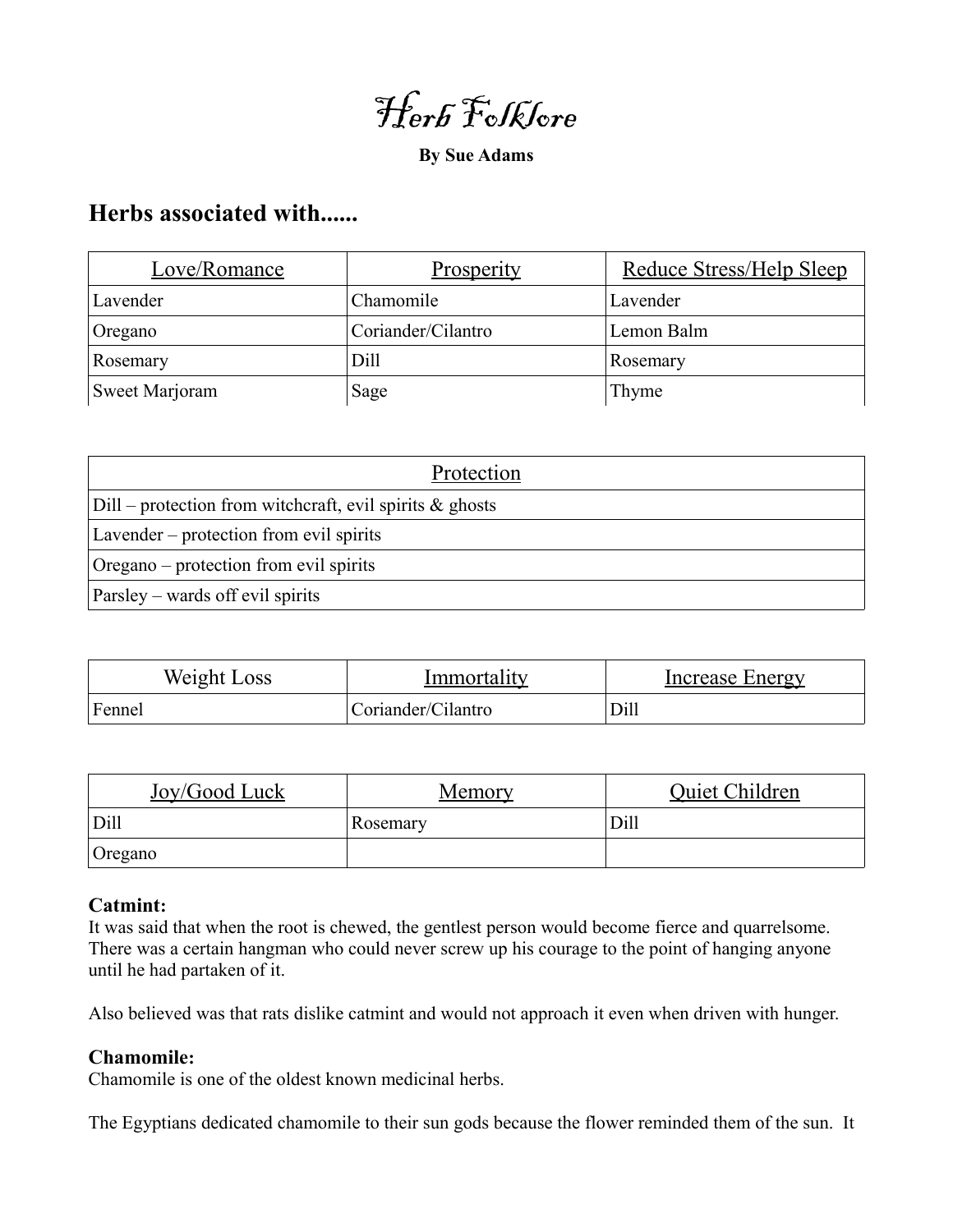was associated with the god Ra for its healing powers and was used as a cure for agu which is a form of malaria. It is believed that chamomile was used in the mummification process for its insect repelling qualities. The Romans also dedicated chamomile to their gods, bathed in it, walked on it and used it medicinally. The Vikings added chamomile to hair shampoos to aid in the lightening of blonde hair.

The fresh plant has a distinct scent of apples, a characteristic noted by the Greeks who named it ground apple (kamai means on the ground) and melon (apple), the origin of the name Chamomile.

In olden days, Chamomile was known as the plant's physician because people thought that by placing chamomile next to a sickly plant, 90% of the time the plant would recover.

Chamomile is supposed to have the magical ability to attract money. Old time gamblers used to wash their hands in chamomile tea before playing cards or throwing dice.

Chamomile tea is an old-fashioned remedy to calm nervousness and was considered a preventative and the sole certain remedy for nightmare.

## **Coriander/Cilantro:**

Ancient Chinese believed that consuming coriander would confer immortality. Europeans, in the Middle Ages, used coriander as an essential ingredient in love potions.

The practical Romans combined coriander with cumin and vinegar and rubbed it into meat as a conservative.

Coriander has been cultivated and used since ancient times and was employed by Hippocrates and other Greek physicians.

# **Dill:**

Dill originates from the Norse word "dilla" which means to "lull" or "soothe".

Dill seeds are often called "meetinghouse seeds" because they were chewed during long church services to keep members awake or children quiet.

In the Middle Ages, dill was believed to provide protection from witchcraft.

In German and Belgium cultures brides would wear it on their gown or in their bouquets in hopes of happiness and good fortune in their marriage.

To the Greeks the presence of dill was an indication of prosperity.

# **Fennel:**

Fennel history dates back to 23-29 AD, when the Roman author Pliny wrote about it. Pliny believed that serpents ate and rubbed against fennel to improve their eyesight, and because of this observation, he used fennel to treat 22 ailments.

Ancient Greeks called fennel Marathron which is derived from a word meaning "to grow thin." They believed that steeping fennel into a tea would help with weight loss. During the 1300's, in England, fennel was used as an appetite suppressant so that people could observe the Church's mandated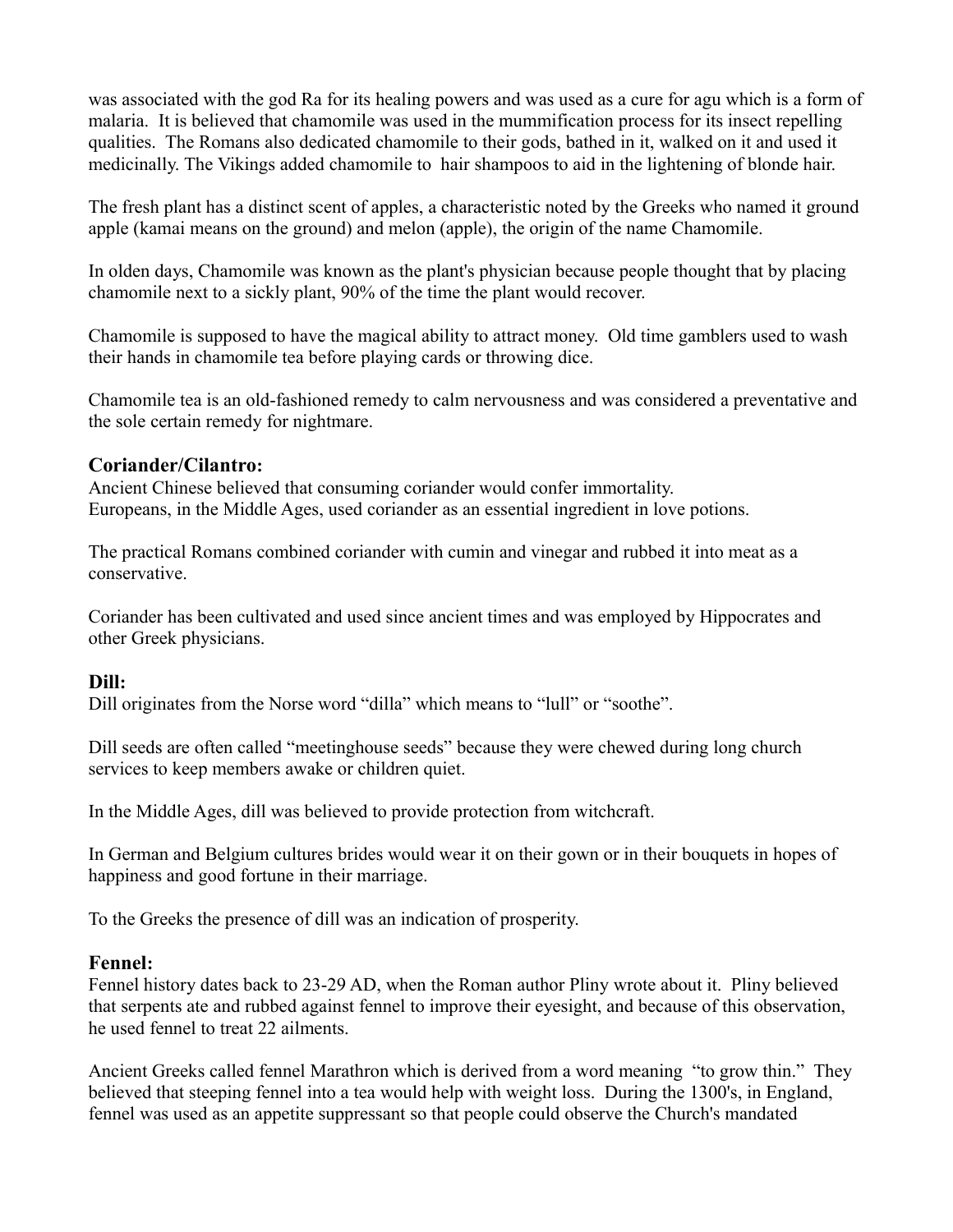'Fastying dayes'. Fennel was brought by the Puritans to the United States so they could nibble on the seeds during the long Church services to stave off hunger.

During Medieval times, fennel was hung over doorways to protect those dwelling inside from evil spirits. Fennel seeds inserted into keyholes was thought to protect the dwelling from ghosts.

## **Lavender:**

Ancient Egyptians used lavender in their funerary rights, including it in their mummifying process, as well as for perfuming their clothing and themselves. Cleopatra was reputed to have used lavender as one of her secret weapons for seduction (it worked on Julius Ceasar and Mark Antony, evidently).

Arabs were the first to farm lavender; they made use of its ability to ease the nervous system, reduce stress and encourage a good night's sleep. Greeks and Romans used lavender's stress-reducing properties to cure complaints of migraine headaches and insomnia. Lavender wasn't just used by the wealthy – commoners hung lavender above the door to protect against evil spirits and added it to the bath to drive evil spirits and demons from cranky children and to rejuvenate adults.

In Spain and Portugal, lavender was included in bonfires on St. John's Day to help ward off evil spirits. On St. Luke's Day in the 14 and 1500's, young maidens sipped lavender in hopes of they would be granted a dream in which they would see their true love.

## **Lemon Balm:**

Prior to the Middle Ages, lemon balm was steeped in wine to lift one's spirits, help heal wounds, and treat venomous insect bites and stings. During the Middle Ages it was used to reduce stress and anxiety, promote sleep and improve appetite. Today lemon balm is combined with other calming herbs to help promote relaxation.

#### **Lemon Verbena:**

Lemon Verbena was traditionally used by Europeans as a diuretic and a gout remedy, to treat inflation of the liver or spleen, and even to aid depression. It was also brewed in a tea as a home remedy to relieve colds and fevers. Lemon verbena is a natural insect repellent.

#### **Oregano:**

The name Oregano comes from the Greek meaning "joy of the mountains," mainly due to the abundance of the plant that grows naturally all over the mountains with it's many purple flowers.

Ancient Greeks believed that if oregano was growing on a grave, the deceased was happy in the afterlife. Also placing it on a loved ones grave would help bring him joy in the afterlife.

Crowns of oregano were worn by couples on their wedding day to ensure their future joy.

Oregano grown near or in one's home was said to protect it from evil.

Oregano has also been linked to love. In Ancient Greece it is said that when taken as a potion, Aphrodite would come to you in your dreams and reveal your future husband's identity.

Oregano placed under pillows when sleeping was thought to induce psychic dreams.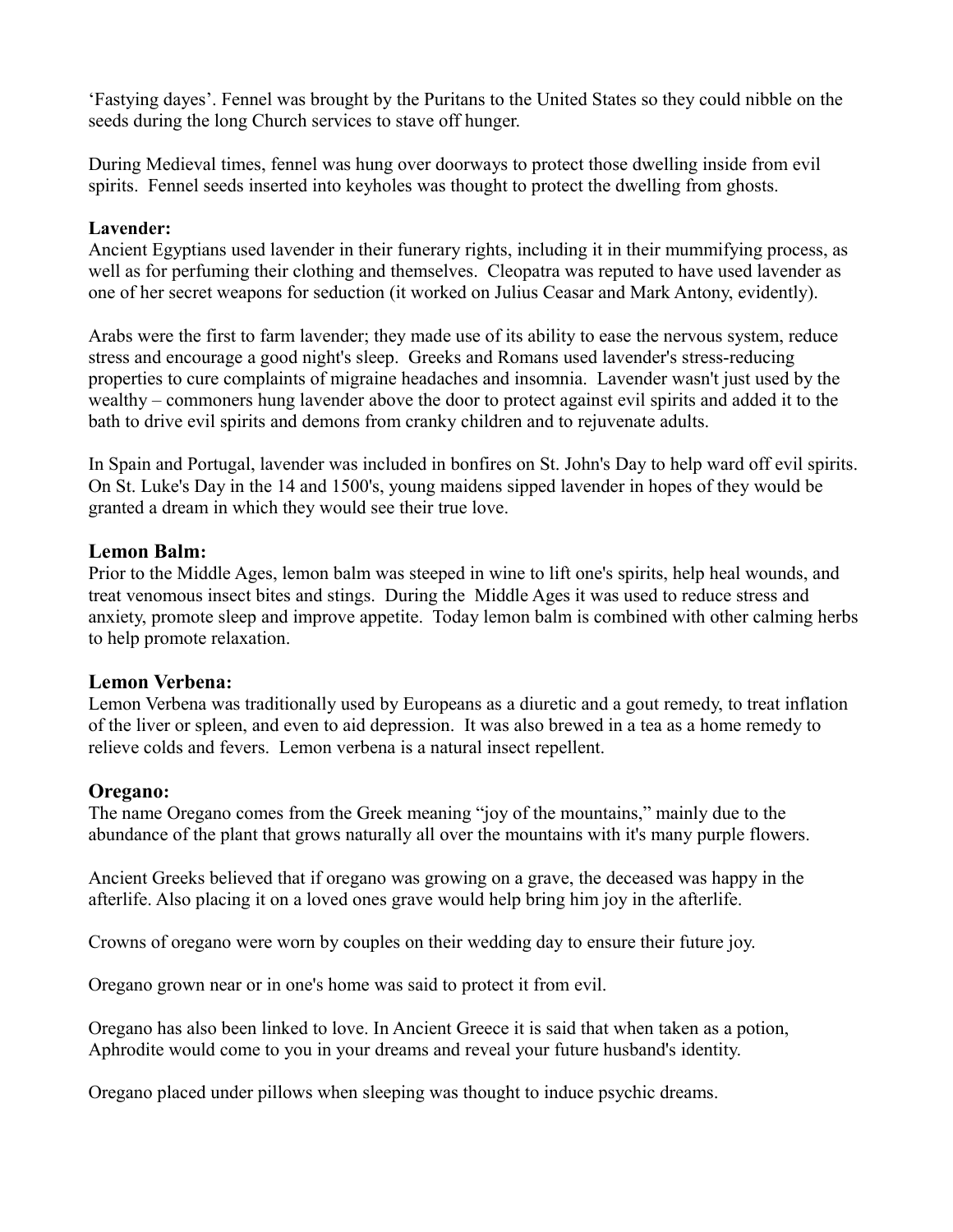The essential oil of oregano mixed with olive oil was used to increase hair growth on bald men by rubbing it on their head.

Chinese as well as many other cultures used the herb to alleviate itchy dry skin such as eczema.

# **Parsley:**

Much of the folklore associated with parsley refers to a look alike plant called "fool's parsley" which is Aethusea cynapium, a plant native to Europe, Asia and Africa. It is related to hemlock, and like hemlock, is poisonous; hence the unpleasant meanings.

Ancient Greeks believed that parsley sprung from the blood of Archemorus, whose name meant forerunner of death. Victors at funeral games, athletic games held in honor of a deceased person, were crowned with parsley. The saying "to be in need of parsley" meant that someone was very ill and not expected to survive.

Ironically, parsley was worn at Roman weddings to ward off evil spirits.

Greek gardens often had borders of parsley and rue, which led to the saying, "Oh! We are only at the parsley and rue, to signify when an undertaking was in contemplation and not fully acted upon.

Homer tells of chariot horses being fed parsley by warriors before battle in hopes of making the horses more fleet of foot.

In Tudor times, parsley was thought to be a remedy for baldness.

Modern meanings for parsley must be referring to the parsley that we're familiar with, as they're much more pleasant. Parsley means lasting pleasure, festivity to banish misfortune, and useful knowledge.

# **Rosemary:**

Rosemary *officinalis*: In Latin, *ros* means "dew," and *marinus* "sea" or "Dew or Mist of the Sea. *Officinalis* means that it is official, medicinal, recognized in the pharmacopoeia.

During Victorian Times, the "Language of Flowers" meaning for rosemary was remembrance. This association dates from ancient times when rosemary was recommended as a remedy for forgetfulness. In ancient Greece, it is said that students wore wreaths of rosemary to energize their minds. At some Victorian weddings, a bride would wear a sprig of rosemary to show that she carried with her loving memories of her old home to her new one. In France, the Victorian meaning was "Your presence revives me," perhaps because the strong, sharp smell seems to stimulate the senses.

During the Middle Ages, rosemary would be grown in several pots, each pot named with a potential lover. The answer would be the plant that grew the fastest and strongest. Poppets (cloth dolls) would be stuffed with rosemary to attract a new lover. Another folklore tidbit - rosemary will repel nightmares and ensure a good night's sleep.

# **Rumex:**

Rumex, also called sorrel and Bloody Dock, was used by the ancient Greeks, Romans and Egyptians for its digestive properties, and it was said to be used a a pick me up after a night of revelry. In the Middle Ages sorrel was used to prevent scurvy.